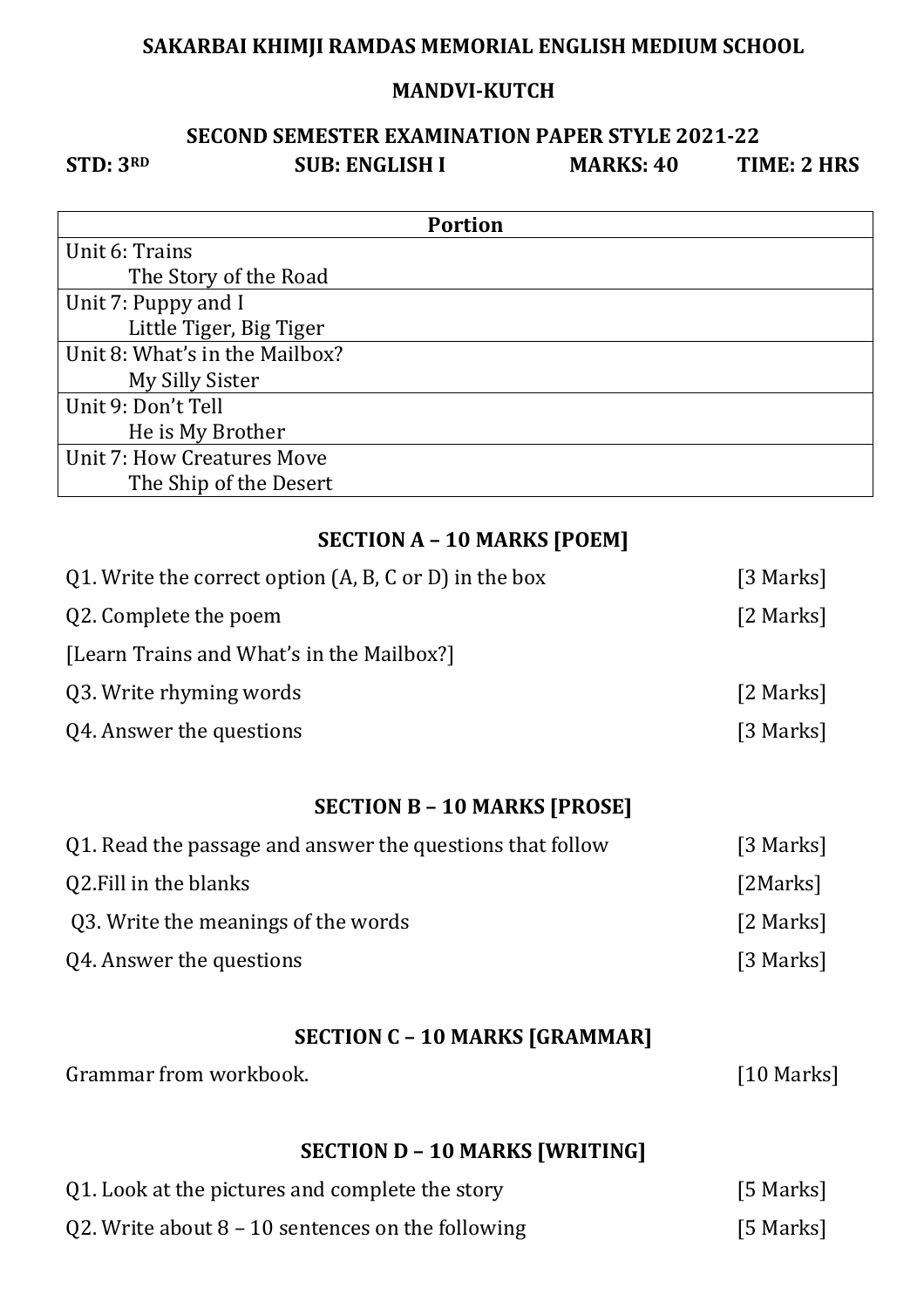#### **MANDVI-KUTCH**

# **SECOND SEMESTER EXAMINATION (2021-22)**

**CLASS: III SUBJECT: ENG - II MARK: 40 TIMES: 2HR** 

| <b>Section</b> |    |     | ື           |    | <b>TOTAL</b> |
|----------------|----|-----|-------------|----|--------------|
| <b>Marks</b>   | 10 | 1 O | 1 O<br>1. v | 10 | 40           |

| <b>Chapters</b> | <b>Chapter Name</b>             |
|-----------------|---------------------------------|
| Chapter 13      | <b>Tenses</b>                   |
| Chapter 14      | Simple past                     |
| Chapter 15      | Simple future                   |
| Chapter 16      | Can, Cannot, Should, Should not |
| Chapter 17      | Short forms                     |
| Chapter 18      | Adverbs                         |
| Chapter 19      | Prepositions                    |
| Chapter 20      | Conjunctions                    |
| Chapter 21      | Interjections                   |
| Chapter 22      | Comprehension                   |
| Chapter 23      | Composition                     |
| Chapter 24      | Words                           |

## **SECTION A**

| Q1. Circle the correct option.                                                        | [3 Marks] |
|---------------------------------------------------------------------------------------|-----------|
| Q 2. Fill in the blanks with the simple past form of the verbs given in the brackets. |           |
|                                                                                       | [3 Marks] |
| Q 3. Write the following sentences in future tense.                                   | [4 Marks] |

## **SECTION B**

| Q 4. Fill in the blanks with should or should not.      | [4 Marks] |
|---------------------------------------------------------|-----------|
| Q 5. Write the contractions for the following words.    | [3 Marks] |
| Q 6. In the following sentences, underline the adverbs. | [3 Marks] |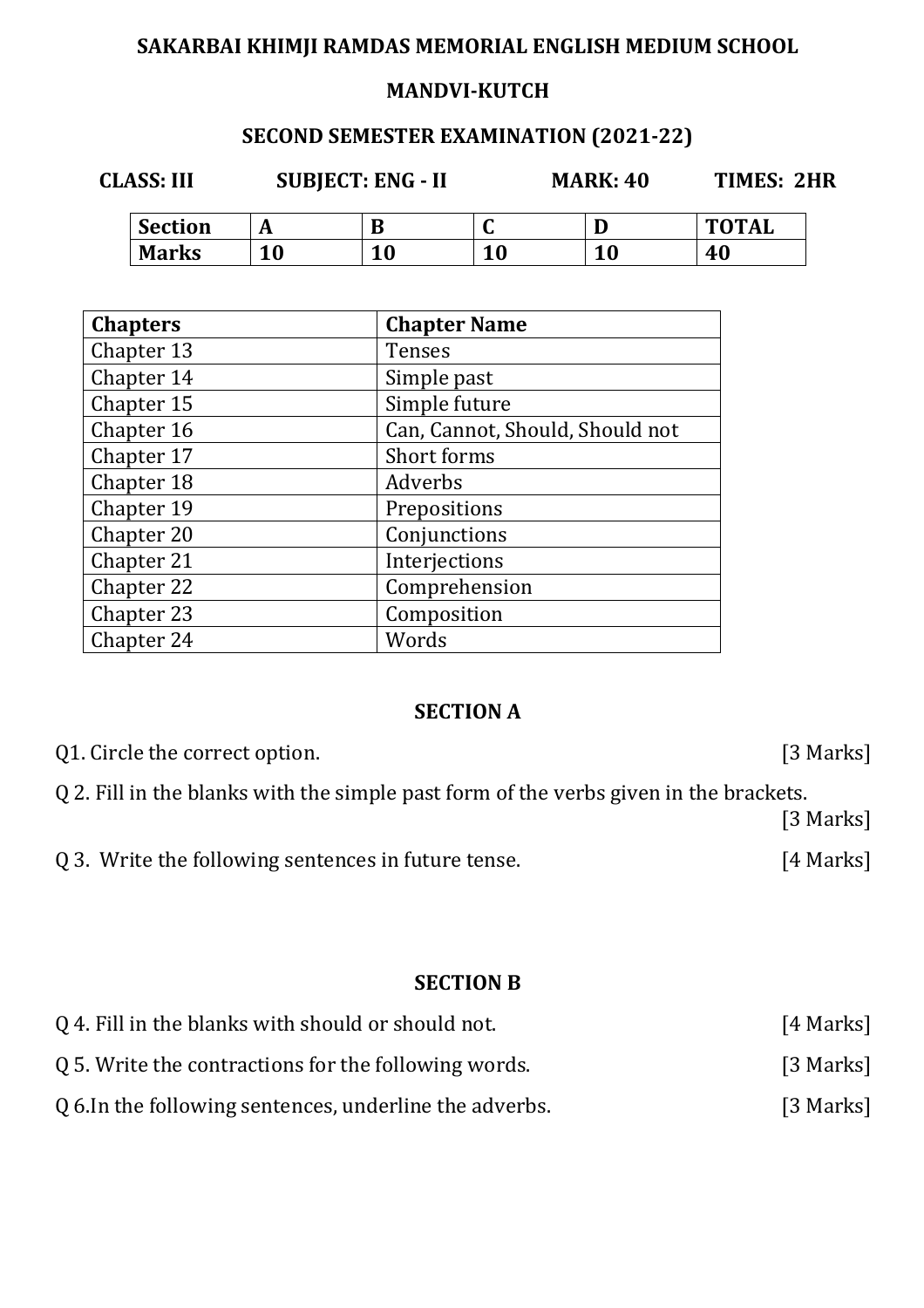#### **SECTION C**

| Q 7. Look at the picture and fill in the blanks with the prepositions in the given lists. |           |
|-------------------------------------------------------------------------------------------|-----------|
|                                                                                           | [4 Marks] |
| Q 8. Join the following sentences with or, and, or but.                                   | [4 Marks] |
| Q 9. Fill in the blanks with interjections from the box.                                  | [2Marks]  |

### **SECTION D**

| Q 10. Read the passage carefully. Then answer the questions below. | [4 Marks] |
|--------------------------------------------------------------------|-----------|
| Q 11. Complete the letter given below.                             | [4 Marks] |
| Q 12. Write two synonyms for the words given below.                | [2 Marks] |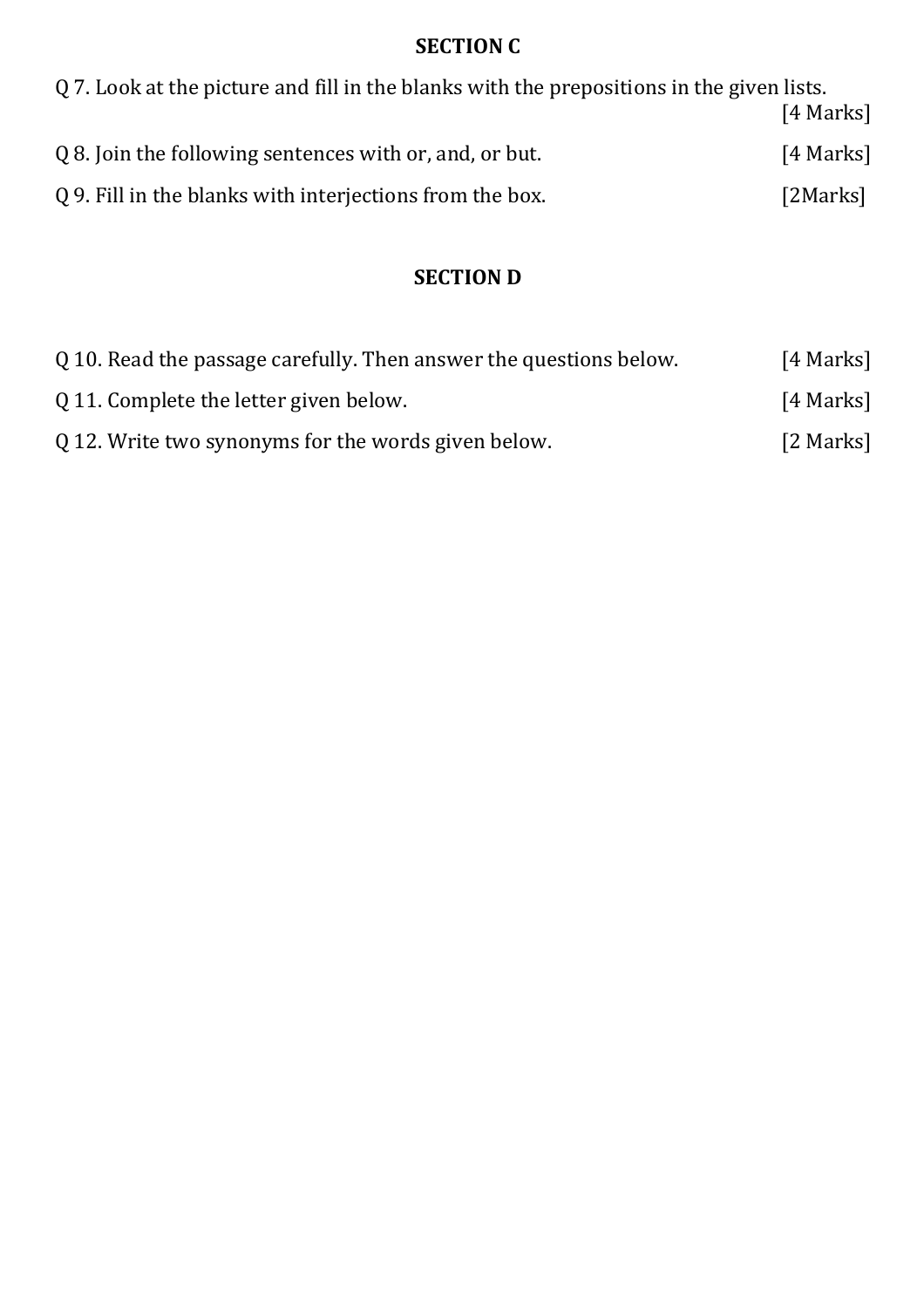### **MANDVI-KUTCH**

#### **SECOND SEMETER EXAMINATION 2021-22**

**CLASS: 3 SUBJECT: ENV MARK: 40 TIMES: 2HRS** 

| <b>Section</b> | . .                                 | ш.        | ∼               | ∽<br>◡    | <b>TOTAL</b> |
|----------------|-------------------------------------|-----------|-----------------|-----------|--------------|
| <b>Marks</b>   | $\overline{A}$ $\overline{D}$<br>LV | <b>10</b> | ∣∩<br>. .<br>πu | 1 O<br>TU | ∩<br>40      |

| <b>Chapters</b> | <b>Chapter Name</b>   |
|-----------------|-----------------------|
| Chapter 13      | Sharing our feelings. |
| Chapter 14      | Our food.             |
| Chapter 15      | Fun with clay.        |
| Chapter 16      | My house.             |
| Chapter 17      | Journey of a letter.  |
| Chapter 18      | Games we play.        |
| Chapter 19      | Our friends.          |
| Chapter 20      | Tell how many?        |
| Chapter 21      | Let's save water.     |
| Chapter 22      | Left-Right.           |
| Chapter 23      | Beautiful clothes.    |
| Chapter 24      | Web of life.          |
| Chapter 25      | My Tehsil             |
|                 | CECTION A             |

#### **SECTION A**

| Q1. Choose the correct option.                 | [3 Marks]   |
|------------------------------------------------|-------------|
| Q 2. Fill in the blanks.                       | [3 Marks]   |
| Q 3. Write TRUE or FALSE.                      | $[4$ marks] |
| <b>SECTION B</b>                               |             |
| Q 1. Match the columns.                        | [3 Marks]   |
| Q 2. Write homes of animals.                   | [3 Marks]   |
| Q 3. Classify the following.                   | [4 Marks]   |
| <b>SECTION C</b>                               |             |
| Q 1. What did you feed these animals or birds. | [3 Marks]   |
| Q 2. Read the words and draw a symbol for it.  | [3 Marks]   |
| Q 3. Complete the following table.             | [4 Marks]   |
|                                                |             |
|                                                |             |

### **SECTION D**

| Q 1. Answer the following questions. | [6 Marks] |
|--------------------------------------|-----------|
| Q 2. Give the differences between.   | [4 Marks] |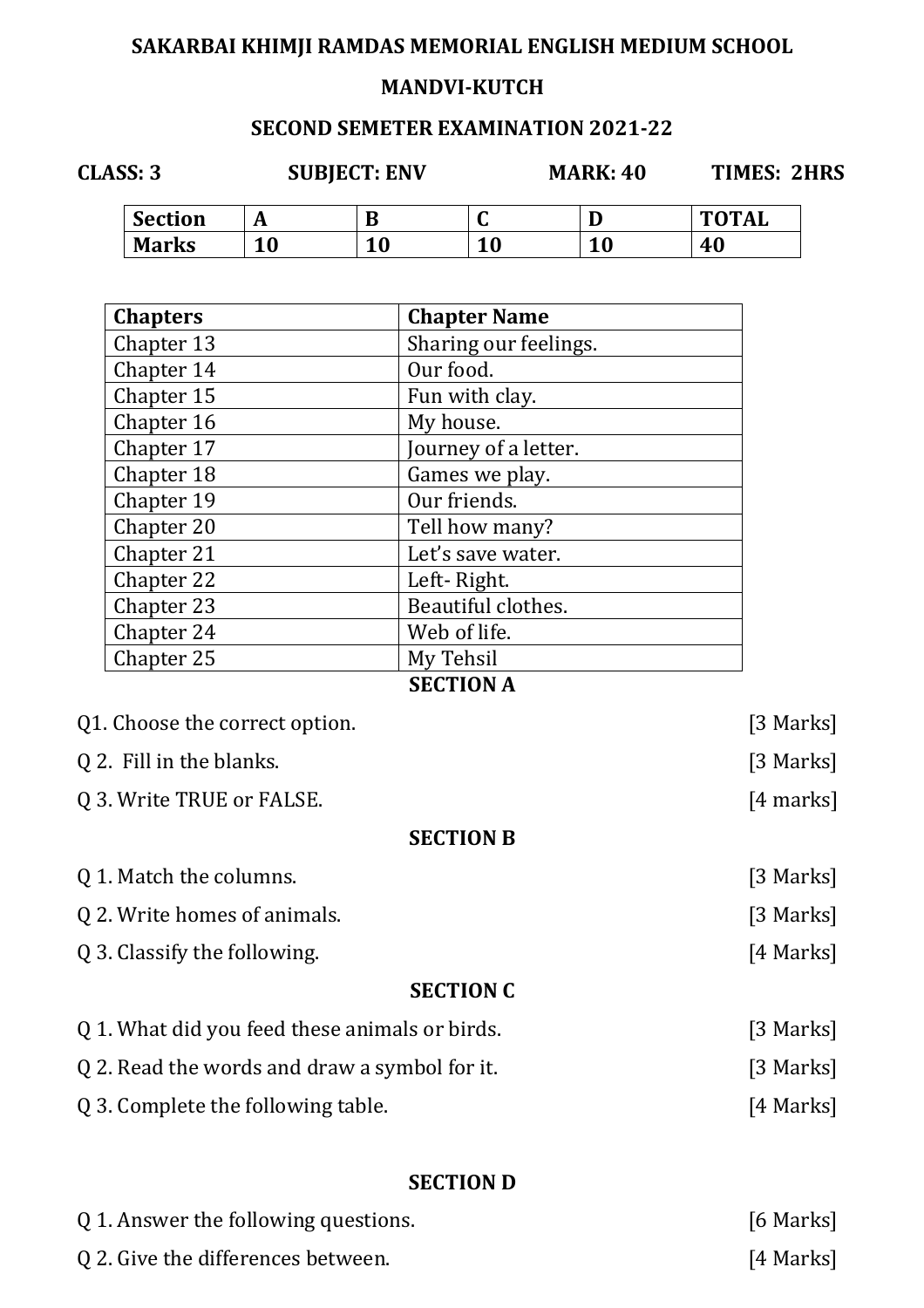| SAKARBAI KHIMJI RAMDAS MEMORIAL ENGLISH MEDIUM SCHOOL, MANDVI-KUTCH<br><b>SECOND SEMESTER EXAMINATION 2020-21</b> |              |                          |                    |                  |                                                                             |
|-------------------------------------------------------------------------------------------------------------------|--------------|--------------------------|--------------------|------------------|-----------------------------------------------------------------------------|
| <b>CLASS: III</b>                                                                                                 |              | <b>SUBJECT: GUJARATI</b> |                    | <b>MARKS: 40</b> | TIME: 2 HRS                                                                 |
| Name:                                                                                                             |              |                          |                    | <b>Roll No:</b>  | Date:                                                                       |
| <b>Section</b>                                                                                                    | $\mathbf{A}$ | B                        | $\mathbf C$        | D                | <b>Total</b>                                                                |
| <b>Max. Marks</b>                                                                                                 | 10           | 10                       | 10                 | 10               | 40                                                                          |
| <b>Marks</b><br><b>Obtained</b>                                                                                   |              |                          |                    |                  |                                                                             |
| <b>Signature of:</b>                                                                                              |              | Supervisor:              |                    | <b>Examiner:</b> | <b>Checker</b>                                                              |
| પાઠ-9 થી 19 અને પુનરાવર્તન-2                                                                                      |              |                          |                    |                  |                                                                             |
|                                                                                                                   |              |                          | <b>SECTION - A</b> |                  |                                                                             |
| પ્રશ્ન-1 (અ) નીચેની કાવ્યપંક્તિઓ પૂર્ણ કરો.                                                                       |              |                          | [4 ગુણ]            |                  |                                                                             |
| (બ) આડા- અવળા શબ્દો ગોઠવી વાક્યો બનાવો.                                                                           |              |                          | [3 ગુણ]            |                  |                                                                             |
| (ક) નીચે આપેલા શબ્દો વાંચી નમૂના પ્રમાણે લખો.                                                                     |              |                          | [3 ગુણ]            |                  |                                                                             |
|                                                                                                                   |              |                          | <b>SECTION-B</b>   |                  |                                                                             |
| પ્રશ્ન-ર(અ) કૌંસમાંથી ચોગ્ય શબ્દ પસંદ કરી ખાલી જગ્યા પૂરો:                                                        |              |                          |                    |                  | [૪ ગુણ]                                                                     |
| (બ) અક્ષરો ગોઠવી શબ્દ બનાવો:                                                                                      |              |                          | [3 ગુણ]            |                  |                                                                             |
| (ક) સરખા પ્રાસવાળા શબ્દો બનાવો અને ખાલી જગ્યા લખો.                                                                |              |                          | [3 ગુણ]            |                  |                                                                             |
| SECTION-C                                                                                                         |              |                          |                    |                  |                                                                             |
| પ્રશ્ન-3(અ)ચિત્ર જુઓ ,વાંચો અને લખો.                                                                              |              |                          |                    |                  | [4 ગુણ]                                                                     |
| (બ) નીચે પૂછેલા પ્રશ્નોના ઉત્તર આપો.                                                                              |              |                          |                    |                  | [3 ગુણ]                                                                     |
|                                                                                                                   |              |                          |                    |                  | (ક) નીચે પ્રાણીઓ અને તેમનાં બચ્ચાં નાં નામ આપ્યાં છે,તેમને યોગ્ય રીતે જોડો. |
|                                                                                                                   |              |                          |                    |                  | [3 ગુણ]                                                                     |
|                                                                                                                   |              |                          | <b>SECTION - D</b> |                  |                                                                             |
| પ્રશ્ન-4(અ) 'હાથી'ના ચિત્રમાં સૂંઢ, કાન, પૂંછડી, દંતૂશળ, પગ દર્શાવો                                               |              |                          |                    |                  | [5 ગુણ]                                                                     |

 **(#)  26 Mк N'O N #P 0х. [L ] !**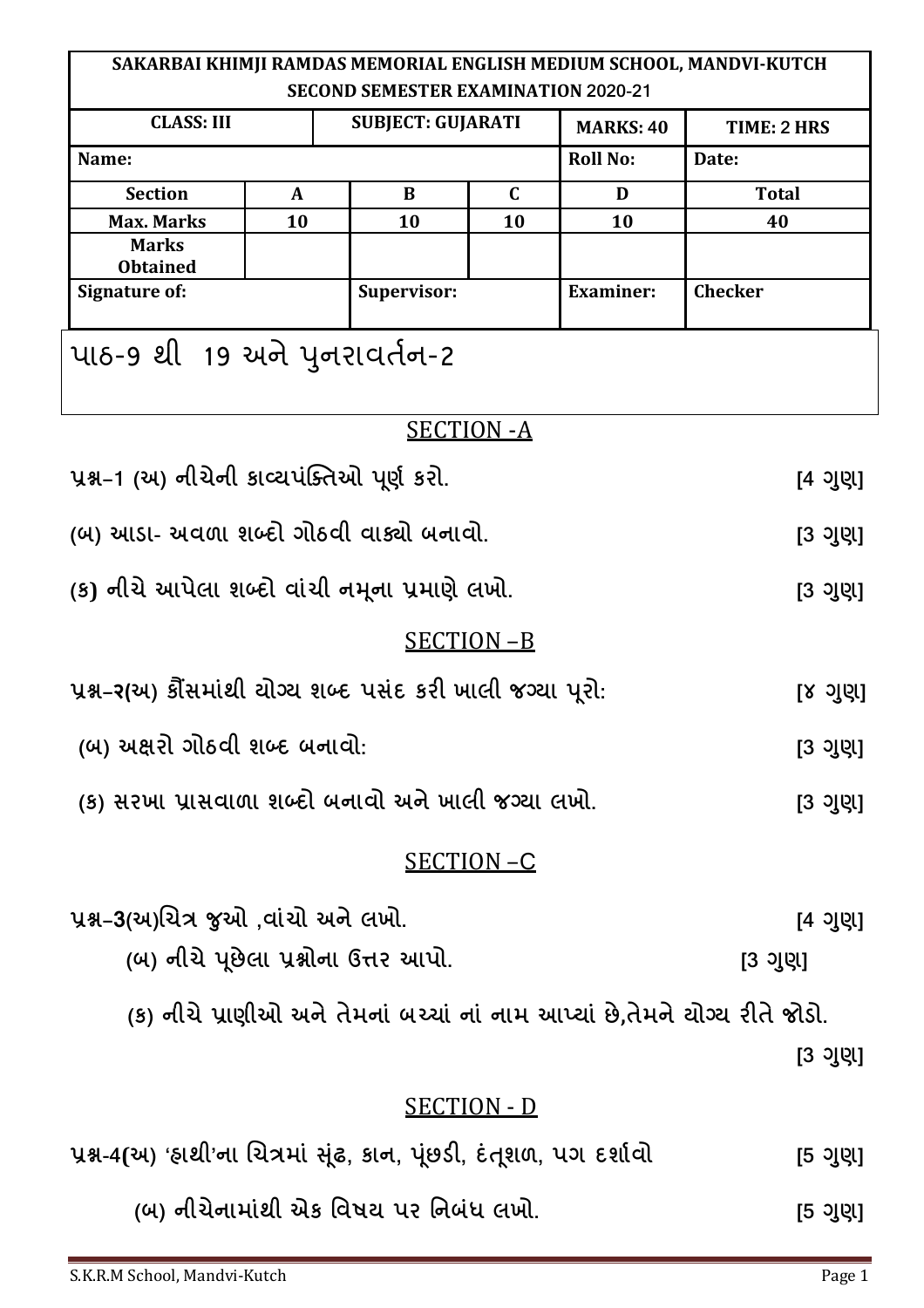| SAKARBAI KHIMJI RAMDAS MEMORIAL SCHOOL, MANDVI-KUTCH                                                    |                                                                                                                                                                                                        |                  |                   |
|---------------------------------------------------------------------------------------------------------|--------------------------------------------------------------------------------------------------------------------------------------------------------------------------------------------------------|------------------|-------------------|
| <b>SECOND SEMESTER EXAMINATION 2021-22</b><br>TIME: 2 HRS<br><b>CLASS: III</b><br><b>SUBJECT: HINDI</b> |                                                                                                                                                                                                        |                  |                   |
|                                                                                                         | <u>Ch-14 to 29</u>                                                                                                                                                                                     | <b>MARKS: 40</b> |                   |
|                                                                                                         |                                                                                                                                                                                                        |                  |                   |
|                                                                                                         | <b>SECTION-A</b>                                                                                                                                                                                       |                  |                   |
| Q-1 निम्नलिखित महीनों के नाम अंग्रेजी मे लिखो:                                                          |                                                                                                                                                                                                        |                  | $[5 \frac{1}{2}]$ |
| Q-2 खाली जगहों में सही महीने का नाम लिखो:                                                               |                                                                                                                                                                                                        |                  | $[5 \t{y}$ ण]     |
|                                                                                                         | <b>SECTION-B</b>                                                                                                                                                                                       |                  |                   |
|                                                                                                         |                                                                                                                                                                                                        |                  |                   |
| Q-2(A) सही शब्दो द्वारा रिक्त स्थानों की पूर्ति  करो.                                                   |                                                                                                                                                                                                        |                  | [5 गुण]           |
|                                                                                                         |                                                                                                                                                                                                        |                  |                   |
|                                                                                                         |                                                                                                                                                                                                        |                  |                   |
| Q-2(B) समझो और वृत $\bigcirc$                                                                           | मे घेरो ।                                                                                                                                                                                              |                  | [5 गुण]           |
|                                                                                                         | <b>SECTION-C</b>                                                                                                                                                                                       |                  |                   |
|                                                                                                         |                                                                                                                                                                                                        |                  |                   |
| Q-3(A) सही उतर पर सही                                                                                   | $\sqrt{ }$<br>का निशान लगाओ:                                                                                                                                                                           |                  | [5 गुण]           |
|                                                                                                         |                                                                                                                                                                                                        |                  |                   |
|                                                                                                         |                                                                                                                                                                                                        |                  |                   |
|                                                                                                         | $\left\vert \mathbf{Q}\text{-3(B)}\right\vert$ सही कथन के सामने $\left\vert \mathbf{v}\right\vert \left\vert$ का चिहन और गलत कथन के सामने $\left\vert \mathbf{x}\right\vert \right\vert$ का चिहन बनाओ: |                  |                   |
|                                                                                                         |                                                                                                                                                                                                        |                  | [5 गुण <u>]</u>   |
|                                                                                                         |                                                                                                                                                                                                        |                  |                   |
|                                                                                                         | <b>SECTION-D</b>                                                                                                                                                                                       |                  |                   |
| Q-4 (A)नीचे पूछे हुए प्रश्नो के उतर लिखो:                                                               |                                                                                                                                                                                                        |                  | [3 गुण]           |
|                                                                                                         |                                                                                                                                                                                                        |                  |                   |
| (B) कविता की पंक्तियाँ पूर्ण कीजिए                                                                      |                                                                                                                                                                                                        |                  | [4 गुण]           |
|                                                                                                         |                                                                                                                                                                                                        |                  |                   |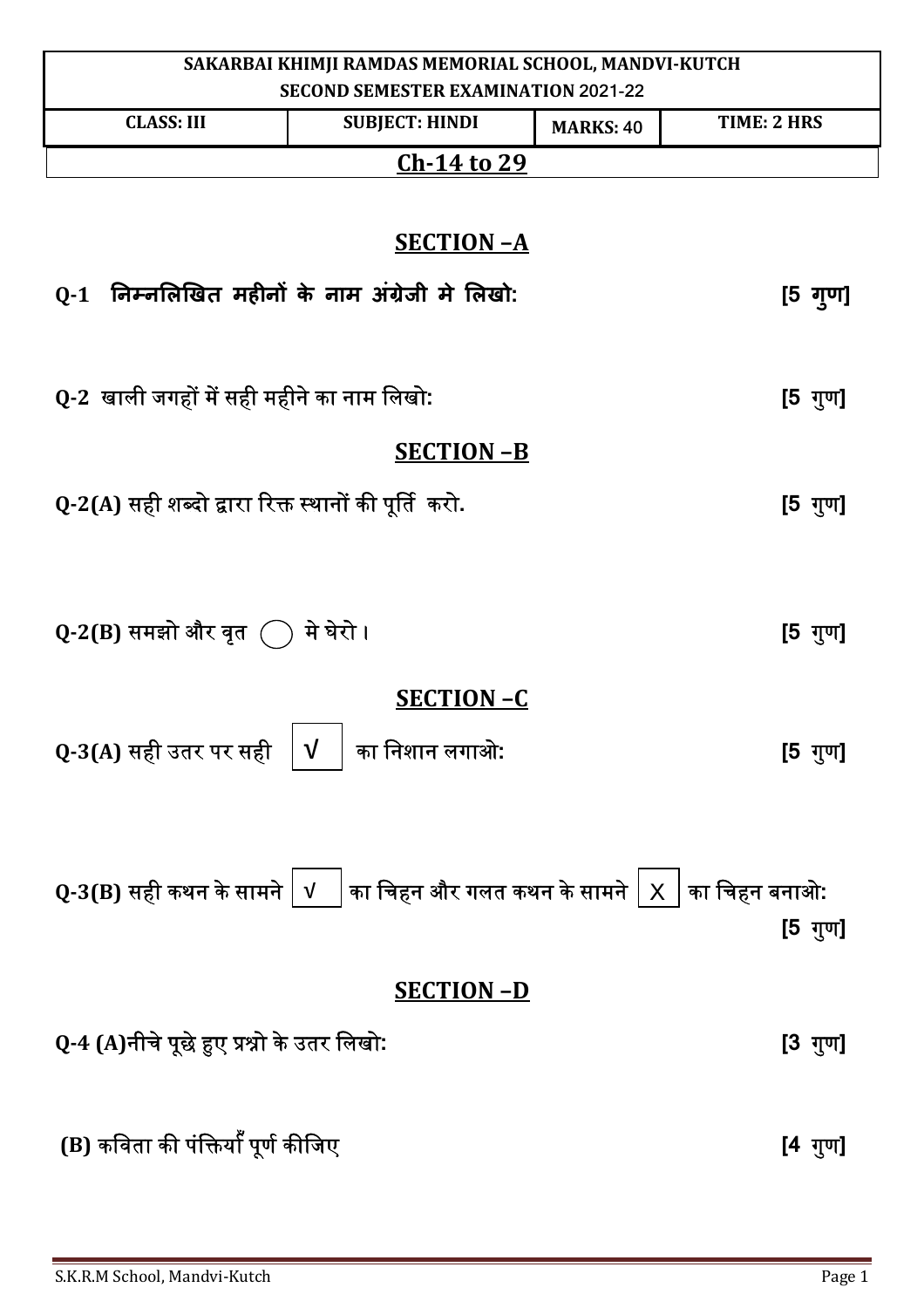**(C)** िचᮢो को दखे कर वाय पणू ᭅकरो**: [3** गणु **]**